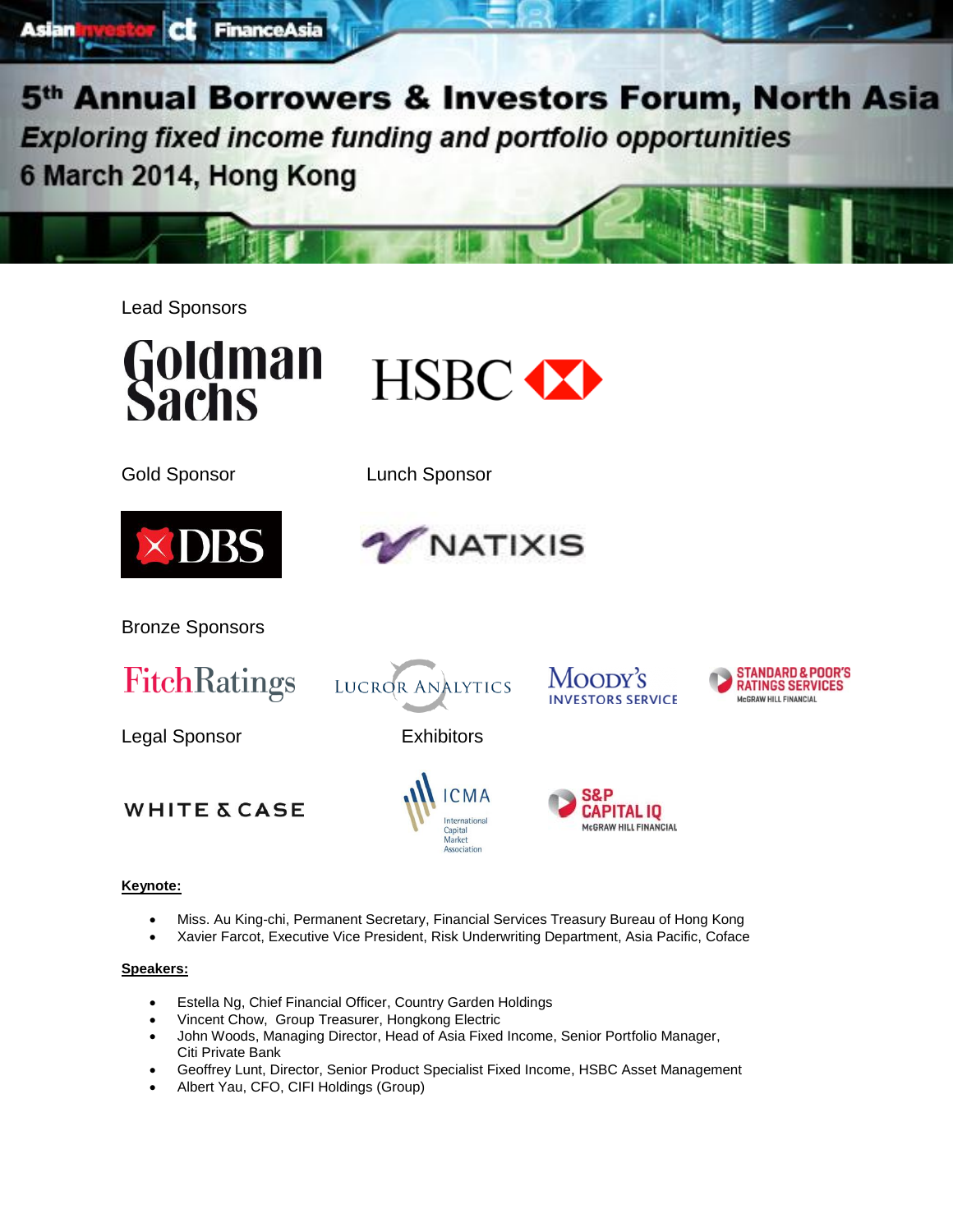- Gregor Carle, Investment Director, Fixed Income and Investment Solutions at Fidelity Worldwide Investment
- Kevin Anderson, Head of Investments Asia Pacific, State Street Global Advisors
- Hayden Briscoe, Director Asia Pacific Fixed Income, AllianceBernstein
- Sean Chang, Head of Asian Debt Investment, Baring Asset Management
- Chad Liu, Chief Investment Officer, Prudence Investment Management
- Raymond Gui, Senior Portfolio Manager, Income Partners Asset Management
- Peter Lee, Head of Fixed Income, Societe Generale Private Bank

FinanceAsia

- Sarvjeev S. Sidhu, Global Head of Emerging Markets Debt, AEGON Asset Management
- Dominique Jooris, Managing Director & Head of CCM, Goldman Sachs
- Jackson Loi, Head of Institutional Sales Hong Kong and Taiwan, Vanguard
- Phil Lipton, Managing Director, Head of Loan Syndications, Asia Pacific, Debt Capital Markets, Capital Financing, Global Banking and Markets, HSBC
- Wallace Lam, Managing Director, Head of High Yield Capital Markets and Commercial Banking Debt Origination, Asia, Capital Financing, Global Banking and Markets, HSBC
- Devan Selvanathan, Managing Director, Head of Global Debt Platform, Asia Pacific, Natixis
- David Quah, Vice President, Issuer & Client Services, Global Markets Division, HKEx
- Rogerio Bernardo, SVP, Treasury & Markets, Fixed Income, DBS
- Dilip Parameswaran, Founder and Chief Executive, Asia Credit Advisors
- Julian Trott, Head of Debt Syndicate, Asia ex Japan, Goldman Sachs
- Jim Veneau, Senior Portfolio Manager, AXA Investment Managers
- Ivan Vatchkov, CEO and Chief Investment Officer, Algebris Investments Asia
- Lindsay Chu, Managing Director & Head of Financial Sponsors Group, Asia Pacific, HSBC
- Eric Wong, Portfolio Manager, Fidelity Worldwide Investment
- Jeffrey Yap, Chief Investment Officer, Managing Partner, Ark One
- Vijay Chander, Executive Director Fixed Income, ASIFMA
- Jonathan Cornish, Managing Director, Head of Bank Ratings, Fitch Ratings
- Christopher Lee, Managing Director & Analytical Manager, Corporate Ratings, Standard & Poor's Ratings Services
- Dr. Michael Taylor, Managing Director and Chief Credit Officer Asia Pacific, Credit Policy, Moody's Investors Service
- Charles Macgregor, Head of Asia, Lucror Analytics
- Freya Beamish, Economist, Lombard Street Research
- David Carbon, Chief Economist and Managing Director for Economic and Currency Research, DBS
- Steve Marzo, Principal, Baxter Coudert Capital
- Andrew Steel, Managing Director, Head of Asia-Pacific Corporate Ratings Group, Fitch Ratings
- David Li, Partner, White & Case LLP
- Anna-Marie Slot, White & Case LLP
- Lachlan Colquhoun, Head of Markets Analysis, East & Partners
- Rupert Walker, Contributing Editor, *FinanceAsia*
- Daniel Flatt, Editor, *The Corporate Treasurer*
- Leigh Powell, Managing Editor, *AsianInvestor*
- And more...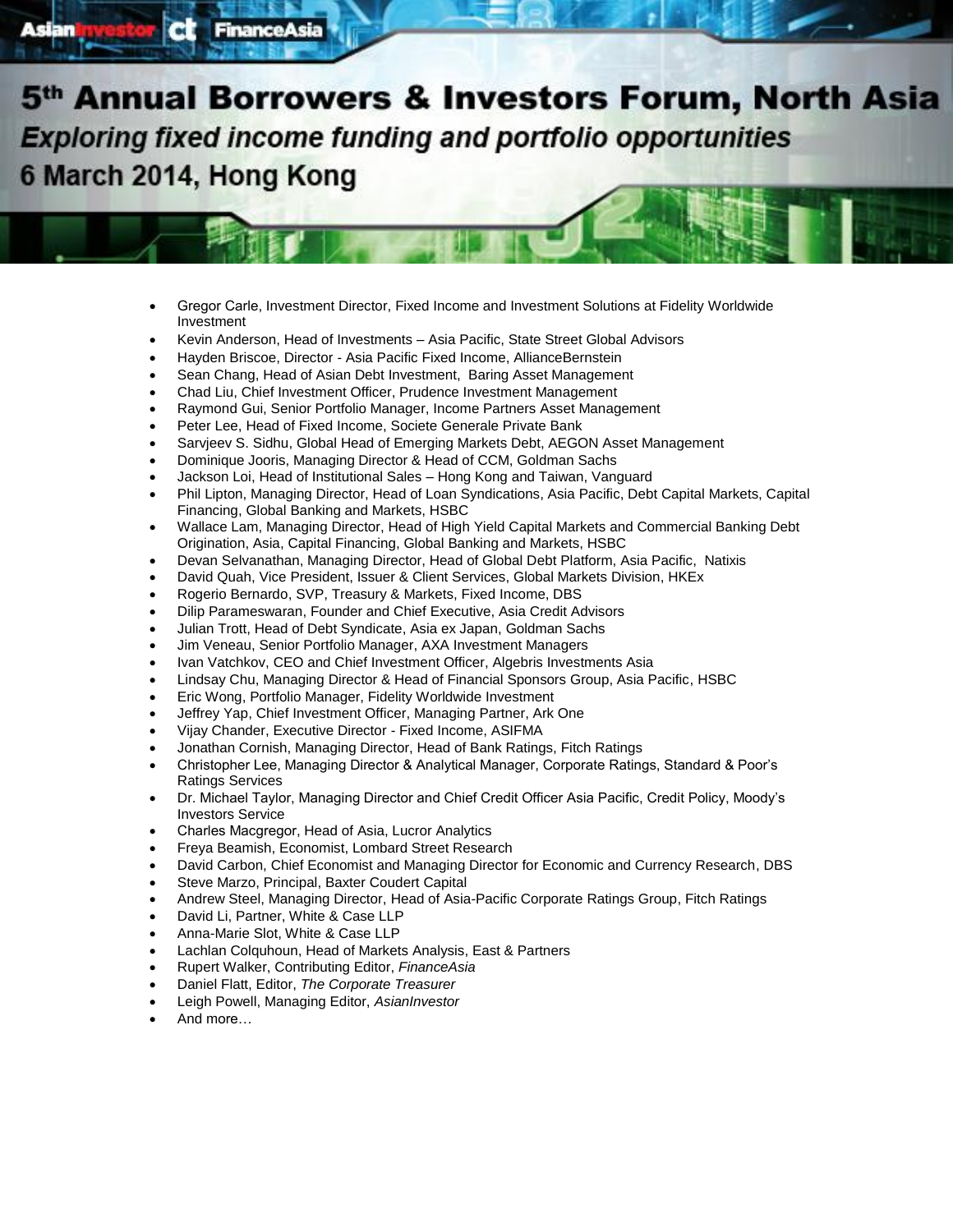| Agenda          |                                                                                                                                                                                                                                                                                                                                                                                                                                                                                                                                                                                  |  |
|-----------------|----------------------------------------------------------------------------------------------------------------------------------------------------------------------------------------------------------------------------------------------------------------------------------------------------------------------------------------------------------------------------------------------------------------------------------------------------------------------------------------------------------------------------------------------------------------------------------|--|
| $08:55 - 09:00$ | <b>Chairman's Welcome</b>                                                                                                                                                                                                                                                                                                                                                                                                                                                                                                                                                        |  |
| $09:00 - 09:40$ | Panel: Macro review - global economy and risks to Asia's fixed income market<br>Update on Q1 2014 and thereafter - where is growth and what are the major risks?<br>$\bullet$<br>US fed tapering and its effects on the global bond markets<br>$\bullet$<br>Market sentiment on global stimulus measures and forecast on next moves<br>$\bullet$<br>What can participants expect in terms of slowdowns, particularly in India and China?<br>$\bullet$<br>Optimism vs pessimism – what is the consensus? Has Asia, ex. Japan, disappointed when<br>looking at the last 12 months? |  |
|                 | <b>Moderator:</b> Dilip Parameswaran, Founder and Chief Executive, Asia Credit Advisors<br>Panelists:<br>John Woods, Managing Director, Head of Asia Fixed Income, Senior Portfolio Manager,<br>Citi Private Bank<br>Dr. Michael Taylor, Managing Director and Chief Credit Officer Asia Pacific, Credit Policy, Moody's<br><b>Investors Service</b><br>Freya Beamish, Economist, Lombard Street Research<br>David Carbon, Chief Economist and Managing Director for Economic and Currency Research, DBS                                                                         |  |
| $09:40 - 10:00$ | <b>Keynote Address</b><br>Miss. Au King-chi, Permanent Secretary, (Financial Services) - The Financial Services and the<br>Treasury Bureau of Hong Kong                                                                                                                                                                                                                                                                                                                                                                                                                          |  |
| $10:00 - 10:20$ | Keynote: Regulatory developments & integration in the Asian bond market<br>Developments over the last year<br>What are regulators doing to ensure the depth and breadth of the bond market is improving?<br>$\bullet$<br>Issuance - G3 vs local currency<br>٠<br>Refinancing needs<br>$\bullet$<br>How are regulators managing flows and capital control debates when looking at the local<br>$\bullet$<br>currency market?<br>Enhancing investor confidence<br>The role of ratings                                                                                              |  |
| $10:20 - 10:35$ | <b>Keynote Address:</b><br>Xavier Farcot, Executive Vice President, Risk Underwriting Department, Asia Pacific, Coface                                                                                                                                                                                                                                                                                                                                                                                                                                                           |  |
| $10:35 - 11:00$ | <b>Networking Break</b>                                                                                                                                                                                                                                                                                                                                                                                                                                                                                                                                                          |  |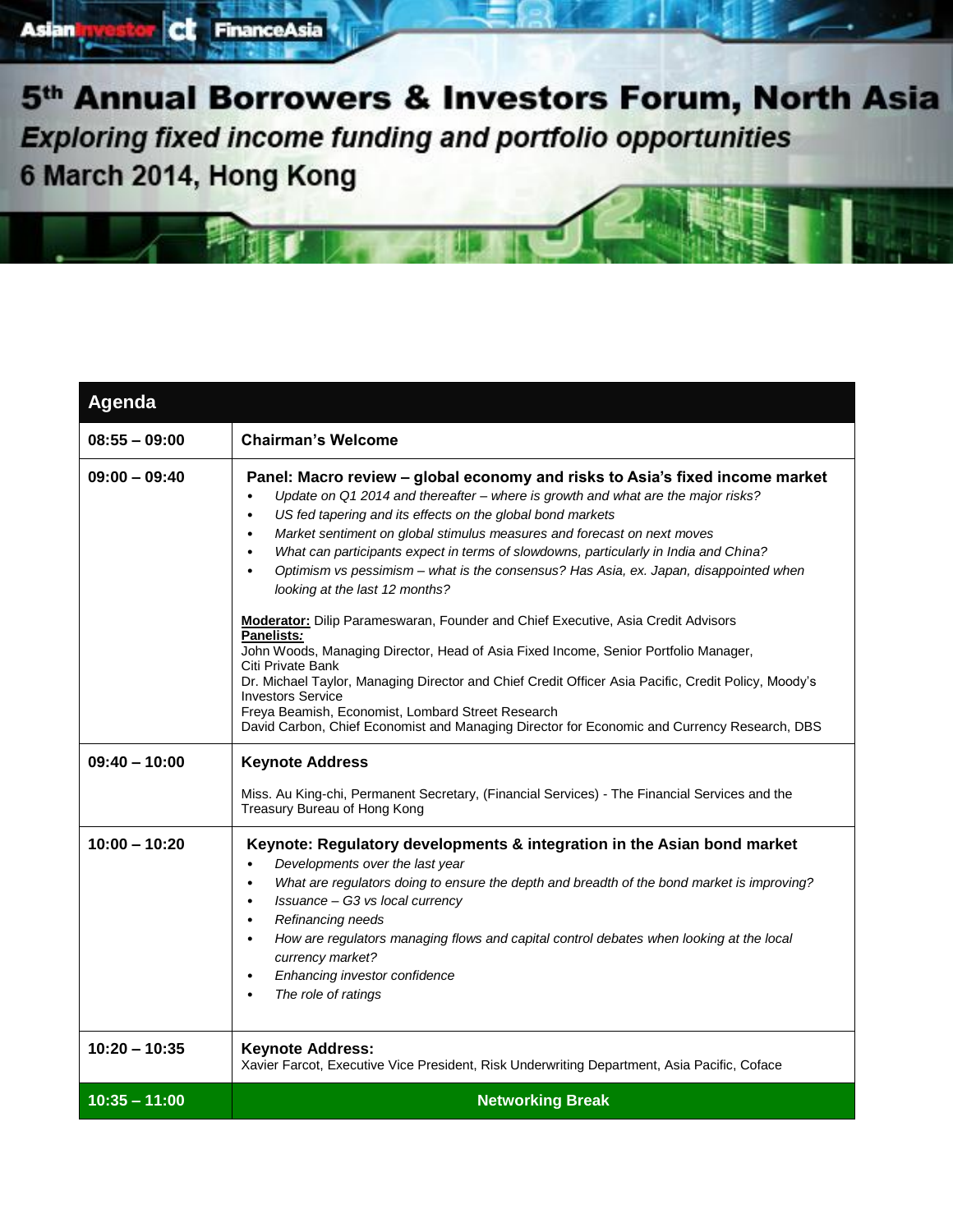FinanceAsia

ct

**Asian** 

| $11:00 - 11:44$ | Panel: Financing options – what's on offer and how are corporates managing<br>funding requirements?                                              |  |  |
|-----------------|--------------------------------------------------------------------------------------------------------------------------------------------------|--|--|
|                 | How are corporates managing monetary policy, regulatory changes and yields?<br>$\bullet$                                                         |  |  |
|                 | How can rated and unrated corporates tap senior debt financing?<br>$\bullet$                                                                     |  |  |
|                 | What's the best type of financing to choose and why - underwritten, club style, bond, loan, etc?<br>$\bullet$                                    |  |  |
|                 | The role of investors/ PE funds in facilitating the gap and providing credit<br>$\bullet$                                                        |  |  |
|                 | Are regulators and banks doing enough when it comes to credit formation?                                                                         |  |  |
|                 |                                                                                                                                                  |  |  |
|                 | <b>Moderator:</b> Daniel Flatt, Editor, The Corporate Treasurer                                                                                  |  |  |
|                 | Panelists:                                                                                                                                       |  |  |
|                 | Albert Yau, CFO, CIFI Holdings (Group)<br>Phil Lipton, Managing Director, Head of Loan Syndications, Asia Pacific, Debt Capital Markets, Capital |  |  |
|                 | Financing, Global Banking and Markets, HSBC                                                                                                      |  |  |
|                 | Wallace Lam, Managing Director, Head of High Yield Capital Markets and Commercial Banking Debt                                                   |  |  |
|                 | Origination, Asia, Capital Financing, Global Banking and Markets, HSBC                                                                           |  |  |
|                 | Andrew Steel, Managing Director, Head of Asia-Pacific Corporate Ratings Group, Fitch Ratings                                                     |  |  |
|                 | David Li, Partner, White & Case LLP                                                                                                              |  |  |
| $11:40 - 12:20$ | <b>Panel: The Asian bond market</b>                                                                                                              |  |  |
|                 | Market trends and drivers for the year ahead                                                                                                     |  |  |
|                 | Issuance in a post-QE environment<br>$\bullet$                                                                                                   |  |  |
|                 | Where is demand coming from?<br>$\bullet$                                                                                                        |  |  |
|                 | G3 versus local currency<br>$\bullet$                                                                                                            |  |  |
|                 | IG versus HY issuances<br>$\bullet$                                                                                                              |  |  |
|                 | Hedging strategies for issuers and investors<br>$\bullet$                                                                                        |  |  |
|                 | What can be done to boost liquidity?<br>$\bullet$                                                                                                |  |  |
|                 | Developed markets at the expense of EM                                                                                                           |  |  |
|                 | <b>Moderator:</b> Steve Marzo, Principal, Baxter Coudert Capital                                                                                 |  |  |
|                 | Panelists:                                                                                                                                       |  |  |
|                 | Estella Ng, Chief Financial Officer, Country Garden Holdings                                                                                     |  |  |
|                 | Sarvjeev S. Sidhu, Global Head of Emerging Markets Debt, AEGON Asset Management<br>Eric Wong, Portfolio Manager, Fidelity Worldwide Investment   |  |  |
|                 | Rogerio Bernardo, SVP, Treasury & Markets, Fixed Income, DBS                                                                                     |  |  |
|                 | Devan Selvanathan, Managing Director, Head of Global Debt Platform, Asia Pacific, Natixis                                                        |  |  |
|                 | Christopher Lee, Managing Director & Analytical Manager, Corporate Ratings, Standard & Poor's                                                    |  |  |
|                 | <b>Ratings Services</b>                                                                                                                          |  |  |
| $12:20 - 13:00$ | Panel: Offshore RMB in your investment portfolio                                                                                                 |  |  |
|                 | Who will be utilising this space over the coming year?<br>$\bullet$                                                                              |  |  |
|                 | Pricing benefits and assessment of whether risk is priced accordingly<br>$\bullet$                                                               |  |  |
|                 | Currency appreciation in relation to corporate and investors<br>$\bullet$                                                                        |  |  |
|                 | Offshore RMB fund structuring<br>$\bullet$                                                                                                       |  |  |
|                 | RQFII strategy/growth<br>$\bullet$                                                                                                               |  |  |
|                 | Swaps market<br>$\bullet$                                                                                                                        |  |  |
|                 | Decoupling vs interplay and convergence in relation to CNY and CNH markets<br>$\bullet$                                                          |  |  |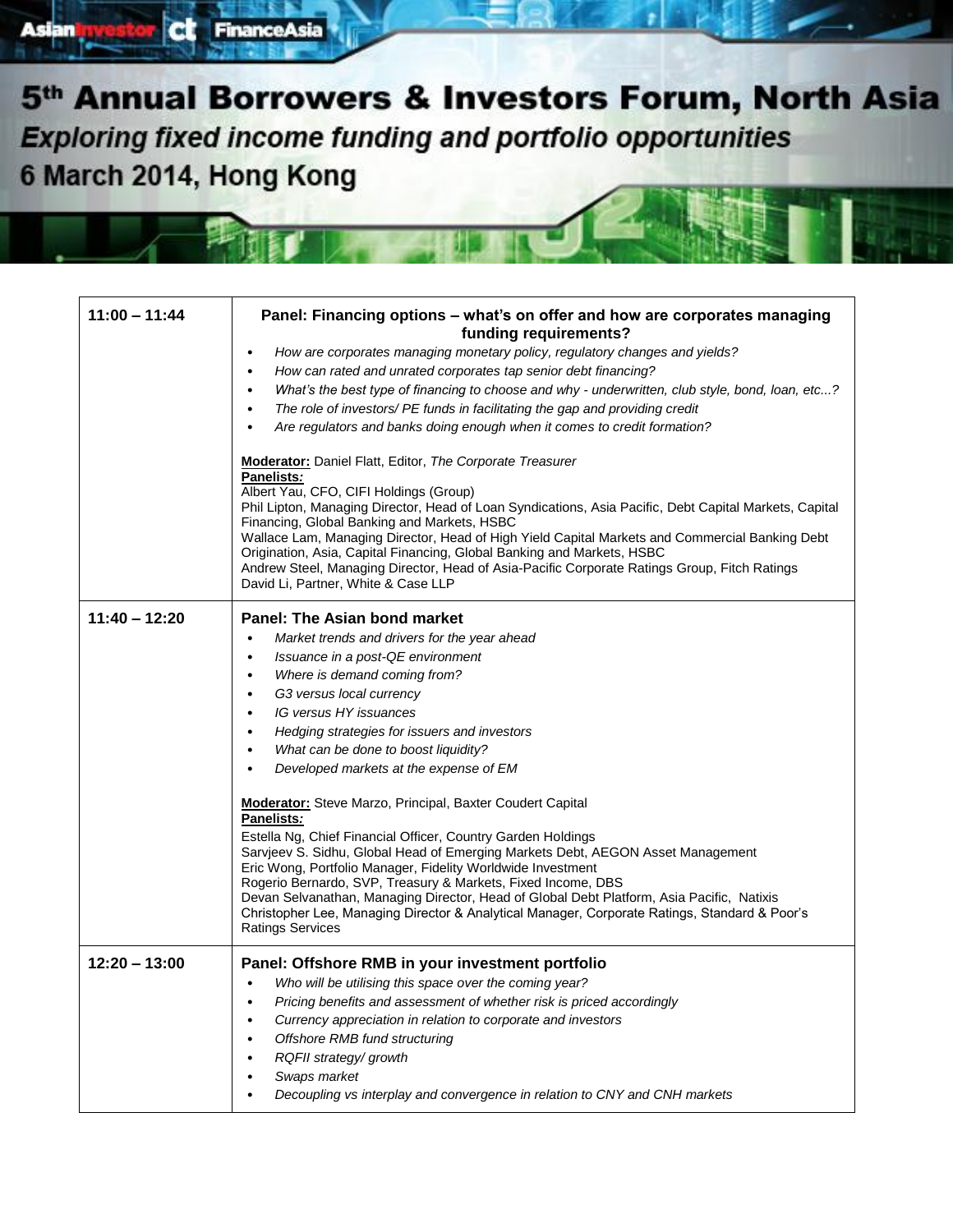**CL** FinanceAsia

**Asian** 

Г

|                                        | Implications of Shanghai FTZ on investors<br>Other offshore centres<br><b>Moderator:</b> Senior Representative, FinanceAsia<br>Panelists:<br>Geoffrey Lunt, Director, Senior Product Specialist Fixed Income, HSBC Asset Management<br>Hayden Briscoe, Director - Asia Pacific Fixed Income, AllianceBernstein<br>Jeffrey Yap, Chief Investment Officer, Managing Partner, Ark One<br>Raymond Gui, Senior Portfolio Manager, Income Partners Asset Management |                                                                                                                                                                                                                                                                                                                                                                                                                                                         |  |
|----------------------------------------|---------------------------------------------------------------------------------------------------------------------------------------------------------------------------------------------------------------------------------------------------------------------------------------------------------------------------------------------------------------------------------------------------------------------------------------------------------------|---------------------------------------------------------------------------------------------------------------------------------------------------------------------------------------------------------------------------------------------------------------------------------------------------------------------------------------------------------------------------------------------------------------------------------------------------------|--|
| $13:00 - 14:00$<br><b>Session Time</b> | <b>Networking Lunch</b><br><b>Investor Stream (Panels)</b><br><b>Borrower Stream (Panels)</b>                                                                                                                                                                                                                                                                                                                                                                 |                                                                                                                                                                                                                                                                                                                                                                                                                                                         |  |
| $14:00 - 14:40$                        | The loan route<br>The loan market in context<br>The outlook for loan financing in the<br>٠<br>region for 2014<br>When to execute when comparing the<br>loan market to the bond?<br>Differentials in pricing and partners<br>Refinancing                                                                                                                                                                                                                       | The high yield arena<br>How are investors identifying alpha?<br>Understanding the credit premium between US<br>and Asian markets<br>Risk of default<br>Quality of bond indentures<br>Severity of loss<br>Asian covenants in a global context<br>Where will growth come from?<br>New structures to consider<br>The liquidity premium                                                                                                                     |  |
|                                        | <b>Moderator:</b> Lachlan Colquhoun, Head of<br>Markets Analysis, East & Partners<br><b>Panelists:</b><br>Vincent Chow, Group Treasurer, Hongkong<br>Electric<br>Devan Selvanathan, Managing Director, Head<br>of Global Debt Platform, Asia Pacific, Natixis                                                                                                                                                                                                 | <b>Moderator:</b> Rupert Walker, Contributing Editor,<br>FinanceAsia<br><b>Panelists:</b><br>Julian Trott, Head of Debt Syndicate, Asia ex Japan,<br>Goldman Sachs<br>Peter Lee Head of Asian Fixed Income, Societe<br>Generale Private Bank<br>Gregor Carle, Investment Director, Fixed Income<br>and Investment Solutions, Fidelity Worldwide<br>Investment<br>Charles Macgregor, Head of Asia, Lucror Analytics<br>Anna-Marie Slot, White & Case LLP |  |
| $14:40 - 15:20$                        | <b>Structuring Leveraged Buyouts in</b><br>Asia<br>The Buyout narrative and where it is<br>٠<br>headed<br>Appetite for private-equity-led<br>investments                                                                                                                                                                                                                                                                                                      | Development and Reform of the Onshore<br><b>RMB Credit Markets</b><br>What have been the main developments over<br>the last 12 months?<br>Central Bank access<br>How can China grow its onshore corporate                                                                                                                                                                                                                                               |  |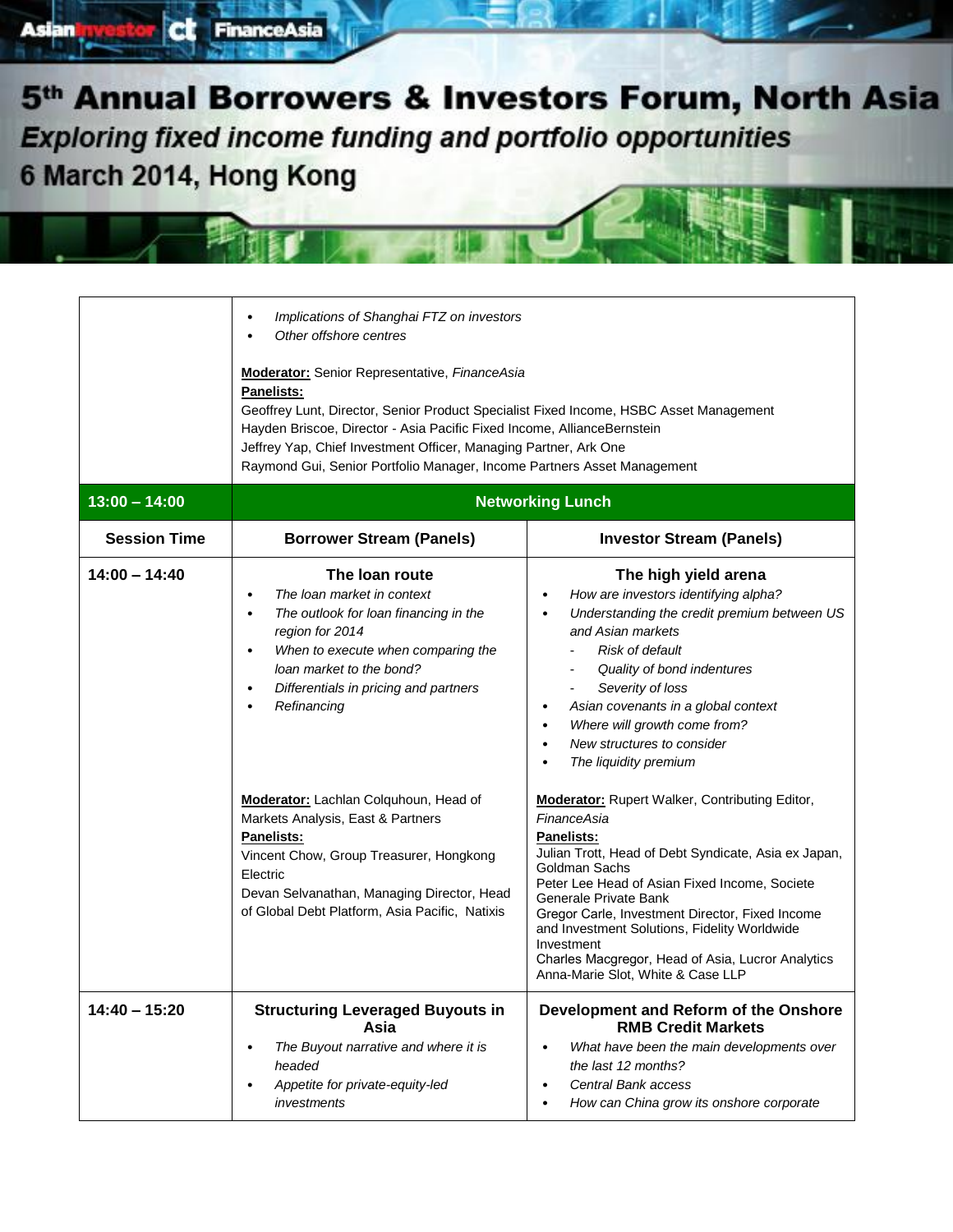ct

**Asian** 

FinanceAsia

|                 | Sourcing the right partners?<br>$\bullet$<br>How are Buyouts being financed and<br>structured?<br>What metrics carry most weight when<br>$\bullet$<br>considering whether to take control or do<br>a minority deal?<br>Re-financing through the bond market<br><b>Moderator:</b> Senior Representative,<br>FinanceAsia<br><b>Panelists:</b><br>Lindsay Chu, Managing Director & Head of<br>Financial Sponsors Group, Asia Pacific, HSBC<br>Senior Representatives, Private Equity Funds                                 | bond market? How can foreign investors enter<br>this market?<br>Developments and investment challenges for<br><b>RQFIIs</b><br>What would investors like to see?<br>$\bullet$<br>Interplay and convergence in relation to CNY<br>٠<br>and CNH markets<br><b>Moderator:</b> Vijay Chander, Executive Director,<br><b>ASIFMA</b><br><b>Panelists:</b><br>Sean Chang, Head of Asian Debt Investment,<br><b>Baring Asset Management</b><br>David Quah, Vice President, Issuer & Client<br>Services, Global Markets Division, HKEx                                                                                                                                                                                                                                                                                                                                                                                |  |
|-----------------|-------------------------------------------------------------------------------------------------------------------------------------------------------------------------------------------------------------------------------------------------------------------------------------------------------------------------------------------------------------------------------------------------------------------------------------------------------------------------------------------------------------------------|--------------------------------------------------------------------------------------------------------------------------------------------------------------------------------------------------------------------------------------------------------------------------------------------------------------------------------------------------------------------------------------------------------------------------------------------------------------------------------------------------------------------------------------------------------------------------------------------------------------------------------------------------------------------------------------------------------------------------------------------------------------------------------------------------------------------------------------------------------------------------------------------------------------|--|
| $15:20 - 15:45$ | <b>Networking Break</b>                                                                                                                                                                                                                                                                                                                                                                                                                                                                                                 |                                                                                                                                                                                                                                                                                                                                                                                                                                                                                                                                                                                                                                                                                                                                                                                                                                                                                                              |  |
| 15:45 - 16:30   | Selecting and structuring offshore<br><b>RMB</b> products<br>Offshore versus onshore requirements<br>Onshore RMB pilot loan scheme - what<br>$\bullet$<br>options does this give local and MNCs?<br>Identifying the risks involved in the<br>$\bullet$<br>issuance of offshore RMB bonds<br>Assessing and managing risks in the<br>٠<br>cross currency swap markets<br>How to price the CNH Bond?<br>$\bullet$<br>What prospects do RMB bond issuers<br>$\bullet$<br>have in the development of CNH?<br>Where to issue? | Bank Capital - the view of the issuer and<br>investor<br>Asian market in relation to other regions<br>$\bullet$<br>The pipeline - Innovative deals and what we<br>$\bullet$<br>can expect to see in terms of T1 and so forth in<br>Asia<br>Regulation - NVRs, clarity, jurisdictions<br>٠<br>Pricing of Basel III and costs of funding<br>$\bullet$<br>Risks vs Reward - issuers and investors<br>٠<br>Migration of Basel II and Basel III products<br>٠<br>Who's buying and where do institutions,<br>٠<br>private banks and insurers sit compared to<br>crisis levels?<br><b>Moderator:</b> Rupert Walker, Contributing Editor,<br>FinanceAsia<br><b>Panelists:</b><br>Dominique Jooris, Managing Director & Head of<br>CCM, Goldman Sachs<br>Ivan Vatchkov, CEO and Chief Investment Officer,<br>Algebris Investments Asia<br>Jonathan Cornish, Managing Director, Head of Bank<br>Ratings, Fitch Ratings |  |
| $16:30 - 17:00$ | Investor requirements - points for a<br>corporate checklist                                                                                                                                                                                                                                                                                                                                                                                                                                                             | Asset management strategies - the<br>landscape for 2014                                                                                                                                                                                                                                                                                                                                                                                                                                                                                                                                                                                                                                                                                                                                                                                                                                                      |  |